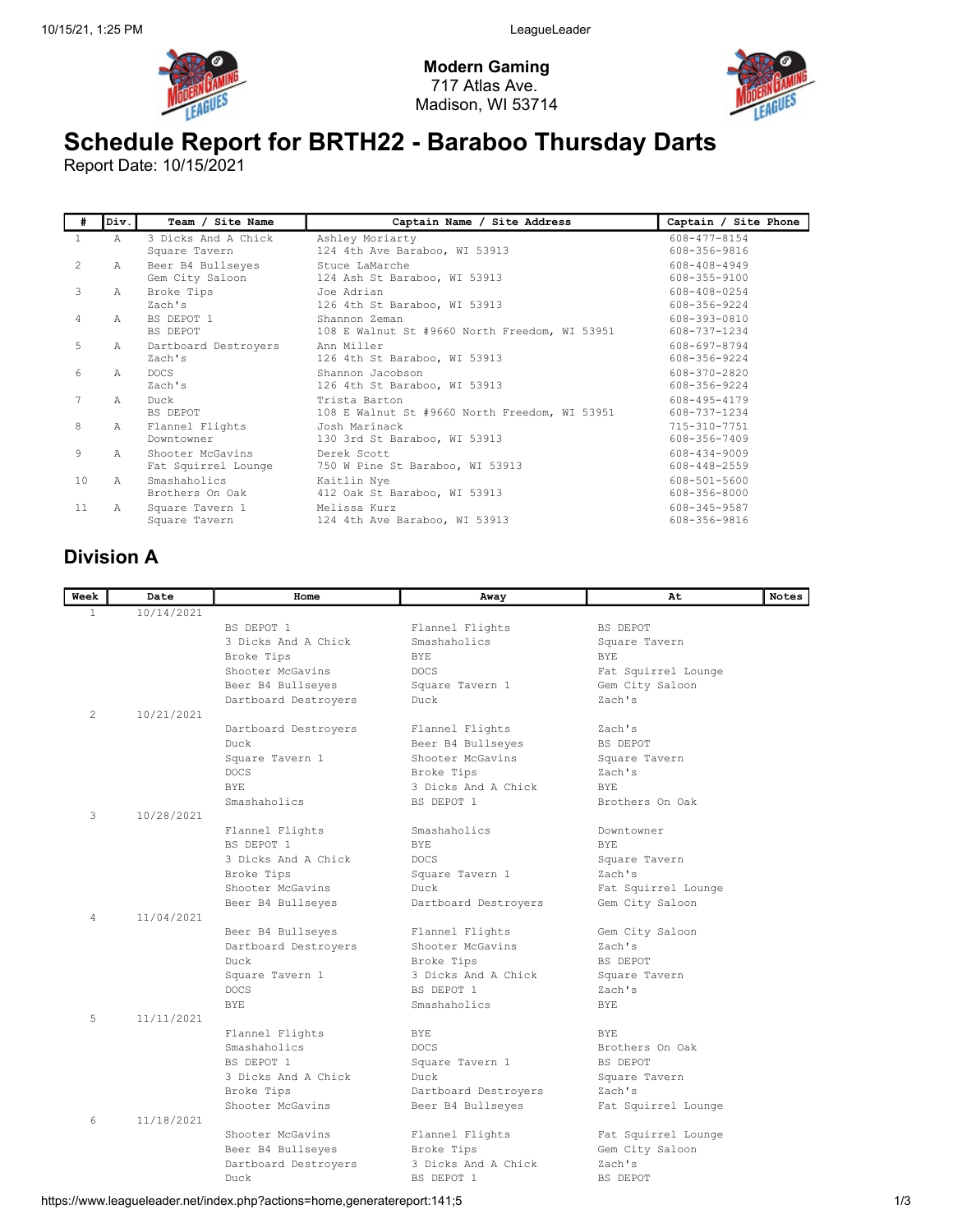| Week | Date       | Home                 | Away                 | At                  | <b>Notes</b> |
|------|------------|----------------------|----------------------|---------------------|--------------|
|      |            | Square Tavern 1      | Smashaholics         | Square Tavern       |              |
|      |            | <b>DOCS</b>          | BYE.                 | <b>BYE</b>          |              |
|      |            |                      |                      |                     |              |
| 7    | 12/02/2021 |                      |                      |                     |              |
|      |            | Flannel Flights      | <b>DOCS</b>          | Downtowner          |              |
|      |            | <b>BYE</b>           | Square Tavern 1      | <b>BYE</b>          |              |
|      |            | Smashaholics         | Duck                 | Brothers On Oak     |              |
|      |            | BS DEPOT 1           | Dartboard Destroyers | BS DEPOT            |              |
|      |            | 3 Dicks And A Chick  | Beer B4 Bullseyes    | Square Tavern       |              |
|      |            | Broke Tips           | Shooter McGavins     | Zach's              |              |
| 8    | 12/09/2021 |                      |                      |                     |              |
|      |            | Broke Tips           | Flannel Flights      | Zach's              |              |
|      |            | Shooter McGavins     | 3 Dicks And A Chick  | Fat Squirrel Lounge |              |
|      |            |                      | BS DEPOT 1           |                     |              |
|      |            | Beer B4 Bullseyes    |                      | Gem City Saloon     |              |
|      |            | Dartboard Destroyers | Smashaholics         | Zach's              |              |
|      |            | Duck                 | <b>BYE</b>           | <b>BYE</b>          |              |
|      |            | Square Tavern 1      | <b>DOCS</b>          | Square Tavern       |              |
| 9    | 12/16/2021 |                      |                      |                     |              |
|      |            | Flannel Flights      | Square Tavern 1      | Downtowner          |              |
|      |            | <b>DOCS</b>          | Duck                 | Zach's              |              |
|      |            | <b>BYE</b>           | Dartboard Destroyers | BYE                 |              |
|      |            | Smashaholics         | Beer B4 Bullseyes    | Brothers On Oak     |              |
|      |            | BS DEPOT 1           | Shooter McGavins     |                     |              |
|      |            |                      |                      | BS DEPOT            |              |
|      |            | 3 Dicks And A Chick  | Broke Tips           | Square Tavern       |              |
| 10   | 12/30/2021 |                      |                      |                     |              |
|      |            | 3 Dicks And A Chick  | Flannel Flights      | Square Tavern       |              |
|      |            | Broke Tips           | BS DEPOT 1           | Zach's              |              |
|      |            | Shooter McGavins     | Smashaholics         | Fat Squirrel Lounge |              |
|      |            | Beer B4 Bullseyes    | BYE                  | BYE                 |              |
|      |            | Dartboard Destroyers | <b>DOCS</b>          | Zach's              |              |
|      |            | Duck                 | Square Tavern 1      | BS DEPOT            |              |
| 11   | 01/06/2022 |                      |                      |                     |              |
|      |            |                      | Duck                 | Downtowner          |              |
|      |            | Flannel Flights      |                      |                     |              |
|      |            | Square Tavern 1      | Dartboard Destroyers | Square Tavern       |              |
|      |            | <b>DOCS</b>          | Beer B4 Bullseyes    | Zach's              |              |
|      |            | <b>BYE</b>           | Shooter McGavins     | <b>BYE</b>          |              |
|      |            | Smashaholics         | Broke Tips           | Brothers On Oak     |              |
|      |            | BS DEPOT 1           | 3 Dicks And A Chick  | BS DEPOT            |              |
| 12   | 01/13/2022 |                      |                      |                     |              |
|      |            | Flannel Flights      | BS DEPOT 1           | Downtowner          |              |
|      |            | Smashaholics         | 3 Dicks And A Chick  | Brothers On Oak     |              |
|      |            | BYE                  | Broke Tips           | <b>BYE</b>          |              |
|      |            | <b>DOCS</b>          | Shooter McGavins     | Zach's              |              |
|      |            | Square Tavern 1      | Beer B4 Bullseyes    | Square Tavern       |              |
|      |            |                      |                      |                     |              |
|      |            | Duck                 | Dartboard Destroyers | BS DEPOT            |              |
| 13   | 01/20/2022 |                      |                      |                     |              |
|      |            | Flannel Flights      | Dartboard Destroyers | Downtowner          |              |
|      |            | Beer B4 Bullseyes    | Duck                 | Gem City Saloon     |              |
|      |            | Shooter McGavins     | Square Tavern 1      | Fat Squirrel Lounge |              |
|      |            | Broke Tips           | <b>DOCS</b>          | Zach's              |              |
|      |            | 3 Dicks And A Chick  | BYE                  | BYE                 |              |
|      |            | BS DEPOT 1           | Smashaholics         | BS DEPOT            |              |
| 14   | 01/27/2022 |                      |                      |                     |              |
|      |            | Smashaholics         | Flannel Flights      | Brothers On Oak     |              |
|      |            |                      | BS DEPOT 1           |                     |              |
|      |            | BYE                  |                      | <b>BYE</b>          |              |
|      |            | <b>DOCS</b>          | 3 Dicks And A Chick  | Zach's              |              |
|      |            | Square Tavern 1      | Broke Tips           | Square Tavern       |              |
|      |            | Duck                 | Shooter McGavins     | BS DEPOT            |              |
|      |            | Dartboard Destroyers | Beer B4 Bullseyes    | Zach's              |              |
| 15   | 02/03/2022 |                      |                      |                     |              |
|      |            | Flannel Flights      | Beer B4 Bullseyes    | Downtowner          |              |
|      |            | Shooter McGavins     | Dartboard Destroyers | Fat Squirrel Lounge |              |
|      |            | Broke Tips           | Duck                 | Zach's              |              |
|      |            | 3 Dicks And A Chick  | Square Tavern 1      | Square Tavern       |              |
|      |            | BS DEPOT 1           | <b>DOCS</b>          | BS DEPOT            |              |
|      |            | Smashaholics         | BYE                  | BYE                 |              |
|      |            |                      |                      |                     |              |
| 16   | 02/10/2022 |                      |                      |                     |              |
|      |            | BYE                  | Flannel Flights      | BYE                 |              |
|      |            | <b>DOCS</b>          | Smashaholics         | Zach's              |              |
|      |            | Square Tavern 1      | BS DEPOT 1           | Square Tavern       |              |
|      |            | Duck                 | 3 Dicks And A Chick  | BS DEPOT            |              |
|      |            | Dartboard Destroyers | Broke Tips           | Zach's              |              |
|      |            | Beer B4 Bullseyes    | Shooter McGavins     | Gem City Saloon     |              |
| 17   | 02/17/2022 |                      |                      |                     |              |
|      |            | Flannel Flights      | Shooter McGavins     | Downtowner          |              |
|      |            | Broke Tips           | Beer B4 Bullseyes    | Zach's              |              |
|      |            | 3 Dicks And A Chick  |                      |                     |              |
|      |            |                      | Dartboard Destroyers | Square Tavern       |              |
|      |            | BS DEPOT 1           | Duck                 | BS DEPOT            |              |